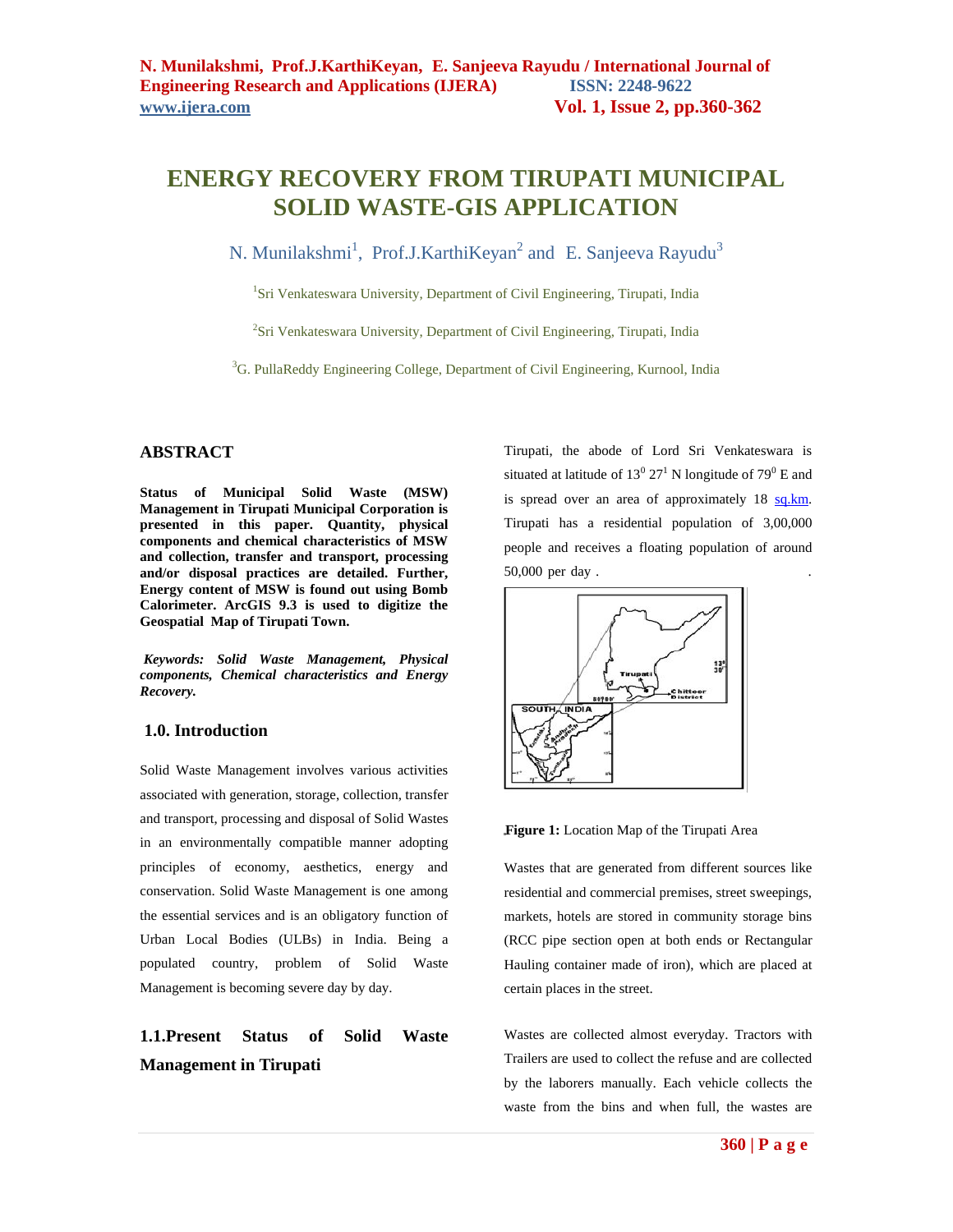## **N. Munilakshmi, Prof.J.KarthiKeyan, E. Sanjeeva Rayudu / International Journal of Engineering Research and Applications (IJERA) ISSN: 2248-9622**  *Vol. 1, Issue 2, pp.360-362*

transported to the site of disposal. After emptying, it comes back and again collects the Solid Waste from remaining areas. There are eleven tractors and each makes a minimum of two trips a day. It is observed that most of these vehicles are overfilled to its capacity and wastes are exposed to the open causing public nuisance.

All the wastes are transported to disposal site at Ramapuram, which is 18 Km away from the Tirupati Town and the wastes are disposed by open dumping without any supervision. The disposal yard presents an ugly look with heaps of solid waste left unsprayed and uncovered and emanates a foul smell and is a breeding ground for flies, rodents and pests.

### **1.2.Quantity and Waste Characteristics**

Quan**t**ity and quality of municipal solid waste depends upon various factors such as lifestyle, food habits, standard of living, the extent of industrial and commercial activities in the area, cultural traditions of inhabitants, climate etc. Several studies, Karthikeyan (2008), Prasad (2008), Prasad, Karthikeyan and Srivastava (2009) have assessed quantity and Characteristics of Municipal Solid Waste generated in Tirupati. Rate of per capita generation of Municipal Solid Waste was determined as 0.337 kg/day. About 100 tones/day of Municipal Solid Waste is collected and transported to dumping place at Ramapuram.

Average physical components and chemical characteristics are as given in Table 1.

**Table1**: **Characteristics of Municipal Solid Wastes of Tirupati Town**

| S. No. | Component/Parameter | Value,% |
|--------|---------------------|---------|
| 1.     | Paper               | 11.61   |
| 2.     | Plastics            | 12.25   |
| 3.     | Rags                | 3.57    |
| 4.     | Metals              | 0.25    |
| 5.     | Rubber              | 0.09    |
| 6.     | Glass               | 0.25    |

| 7.  | Silt, fines and others          | 4.36   |  |  |  |
|-----|---------------------------------|--------|--|--|--|
| 8.  | Total Compostable matter        | 67.62  |  |  |  |
| 9.  | <b>Moisture Content</b>         | 54.31  |  |  |  |
| 10. | Density, $Kg/m^3$               | 446.00 |  |  |  |
| 11. | Carbon                          | 13.76  |  |  |  |
| 12. | Nitrogen                        | 0.88   |  |  |  |
| 13. | Phosphorous as $P_2O_5$         | 0.575  |  |  |  |
| 14. | Potassium as $K_2O$             | 0.73   |  |  |  |
| 15. | pH                              | 6.43   |  |  |  |
| 16. | Electrical Conductivity, mho/cm | 5.76   |  |  |  |
| 17. | $C/N$ ratio                     | 15.64  |  |  |  |

(Source: Karthikeyan and Prasad, 2008)

## **1.3 Present Study**:

In the present study, samples of Municipal Solid Waste are collected from different Residential, Commercial and Disposal site and analyzed for certain physical components and Energy content of the different components of Municipal Solid was determined using Bomb Calorimeter. Further ArcGIS 9.3 was used to digitize the information. Geospatial Map of the Tirupati Town is as given in the fig.2. Attribute data of sampling areas with respect to different components and energy recovery of Tirupati Municipal Solid Waste is as given in the Table 2.



 **Fig.2: Geospatial Map of Tirupati Town showing sampling areas**